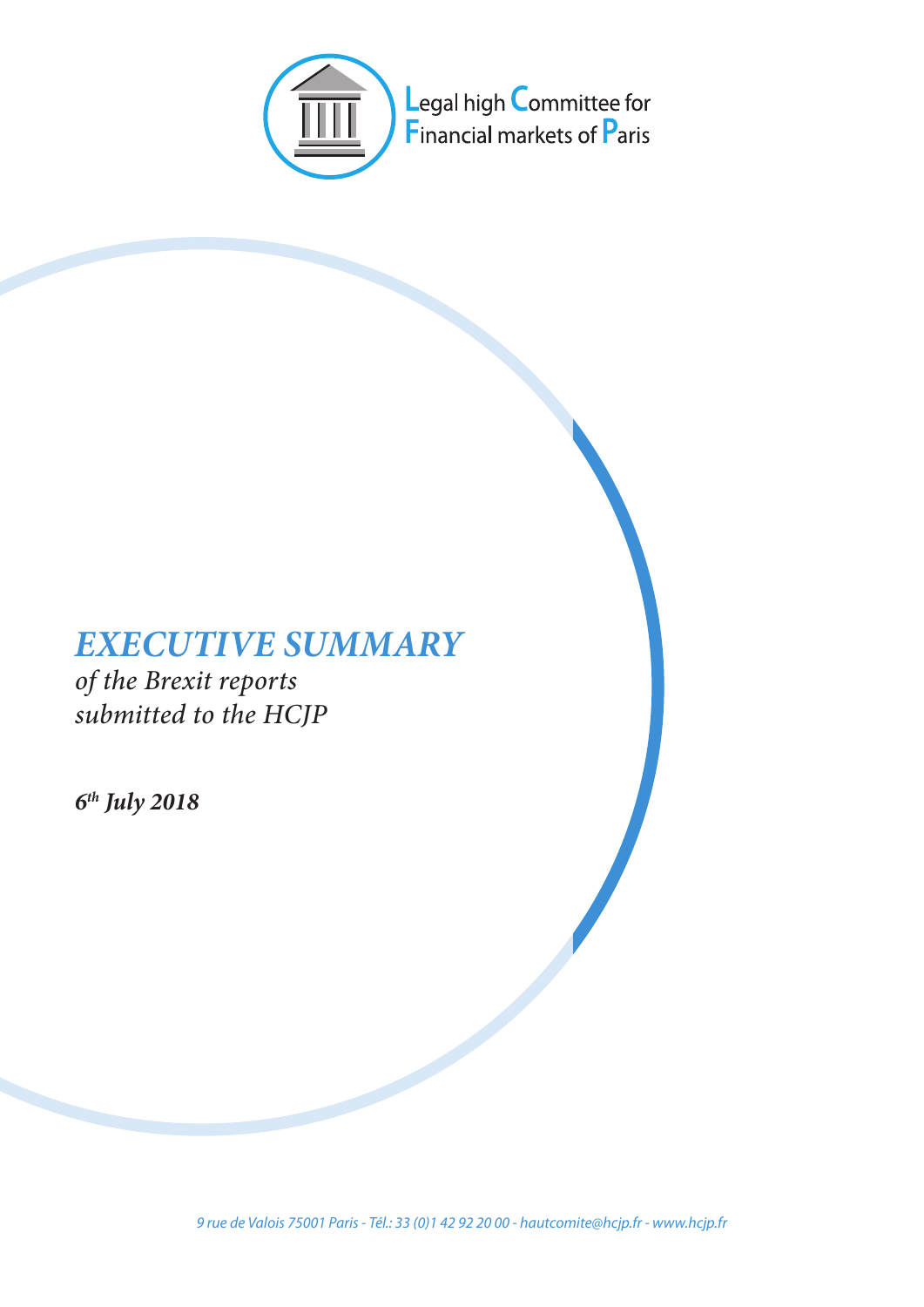

## **EXECUTIVE SUMMARY OF THE BREXIT REPORTS SUBMITTED TO THE HCJP ON 6th JULY 2018**

At the beginning of 2018, the Legal High Committee for Financial Markets of Paris (Haut Comité Juridique de Place - HCJP) set up four working groups in charge of analyzing the legal issues arising from a possible 'Hard' Brexit - i.e. without an agreement on a transition regime - for:

- 1/ banks,
- 2/ investment services providers,
- 3/ asset management,
- 4/ insurance.

During the course of this analysis, it was decided that the two reports 'Brexit and Banks' and 'Brexit and Investment Services' would be combined into one, in order to avoid duplications.

Three draft reports were therefore submitted to the HCJP on 6<sup>th</sup> July 2018:

- Brexit, Banks and Investment Services,
- Brexit and Asset Management,
- Brexit and Insurance.

These reports, which still require a few drafting adjustments, will be published after the summer. They are follow up on earlier work, in particular work on the access of British $^{\scriptscriptstyle 1}$  financial institutions to the French market<sup>2</sup> and on the continuity of banking and financial contracts established before Brexit, between a British financial institution and an entity or person situated in the European Economic Area (27 European Union Member States plus three European Free Trade Association countries)<sup>3</sup>.

They do not challenge the conclusions of these earlier reports but rather detail the analysis of the legal risks implied by a 'hard' Brexit and, with the aim of limiting these risks, they offer recommendations deemed to be in the interests of both the EU and the Paris Financial Centre.

The financial centre of London currently hosts a large portion of the EU's banking, financial and insurance activities. This situation, in the case of a 'hard' Brexit, would give rise to legal difficulties

*<sup>1</sup> The definition of financial institution is here intended in the broad sense of the term, and includes institutions authorized for the provision of financial, investment, collective management or insurance services.*

*<sup>2</sup> HCJP report on the accessibility of the French market by banking and financial institutions in the post-Brexit environment, 7th November 2017.*

<sup>&</sup>lt;sup>3</sup> Status report by HCJP on the impact of Brexit on banking and financial contracts, and the stability of the financing of *continental entities, 29th September 2017.*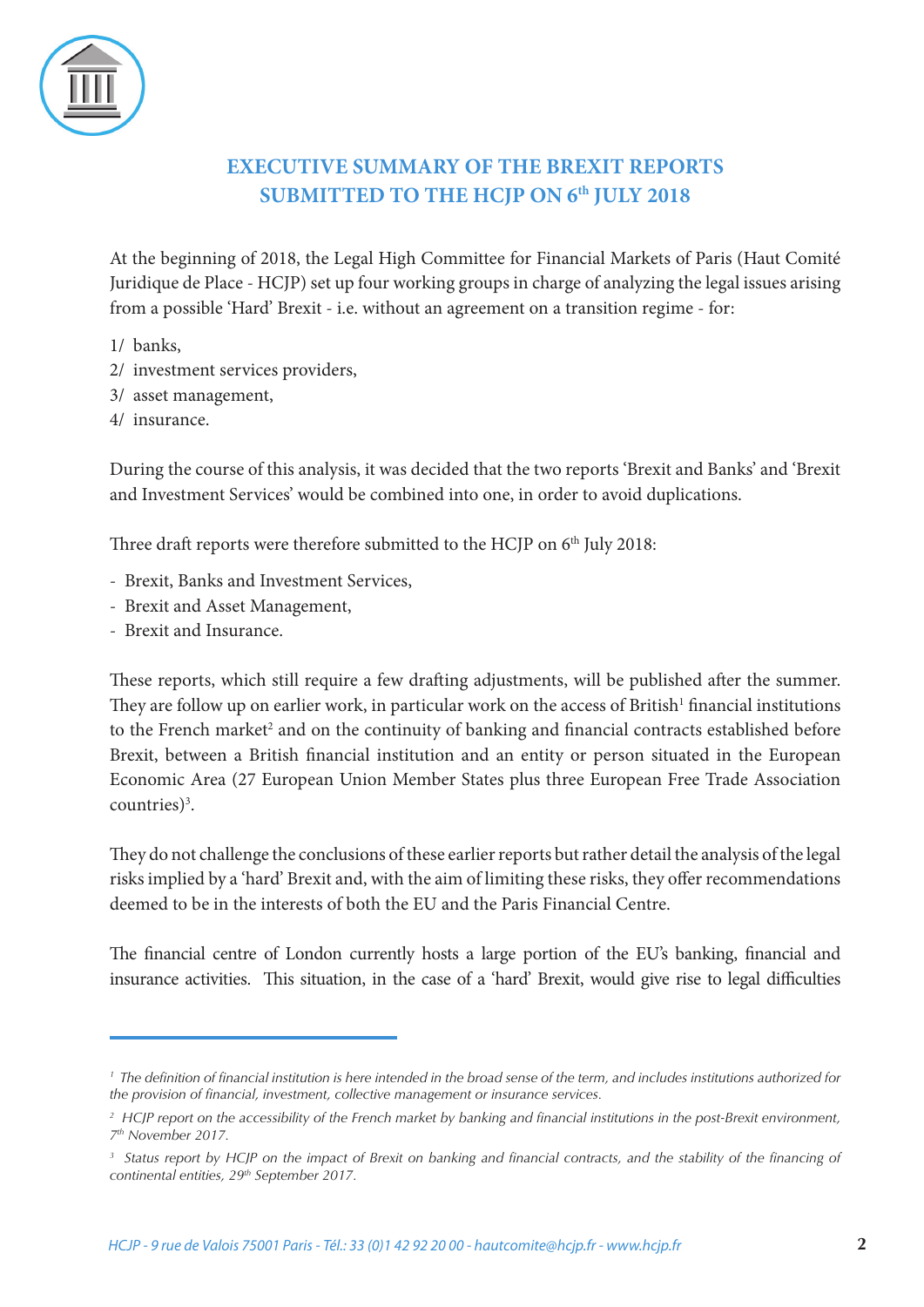

for financial institutions in the EU, as well as for their clients.

Primarily, the loss of the European passport, the effects of which are analyzed in the first part of the present report, would disallow British financial institutions from providing new services covered by a European monopoly. Additionally, British regulations may be led to diverge from that of the EU, which would cause increasing complications for financial institutions and legal insecurity for clients residing in the EU. Lastly, Brexit will free British courts from the jurisdiction of the European Court of Justice and will result in the UK leaving the system of international European legal cooperation.4 Indubitably, disagreements will arise between European judges and British judges on the interpretation of texts which are key for financial activities (e.g. EMIR, MiFiD 2).

In this context, these reports distinguish between contracts agreed **before** Brexit and those relating to new **post-**Brexit activities.

**1/ With regards to contracts agreed before Brexit,** the main legal challenge is that of their continued validity when they remain in course of performance on the day of Brexit. The HCJP considers the risk of contracts not being honored as limited; however, uncertainties remain for certain contracts, and it is vital to lift these before Brexit. Operational difficulties may also arise, which texts of an adequate level could and should overcome.

**2/ Concerning new activities after Brexit,** the HCJP believes that the current European legal framework does not prohibit the location outside of the EU27 of the key functions of certain financial institutions. Beyond the risks that such a situation may present for the financial stability and the integrity of European markets, it may lead to intra-European regulatory arbitrage, which is contrary to the concept of a Single Market for financial services. To remedy this, the HCJP recommends working towards greater harmonization of the texts applicable in the EU and increased coherence in their implementation by the 27 Member States.

*<sup>4</sup> HCJP report on the implications of Brexit on commercial and civil legal cooperation, 30th January 2017.*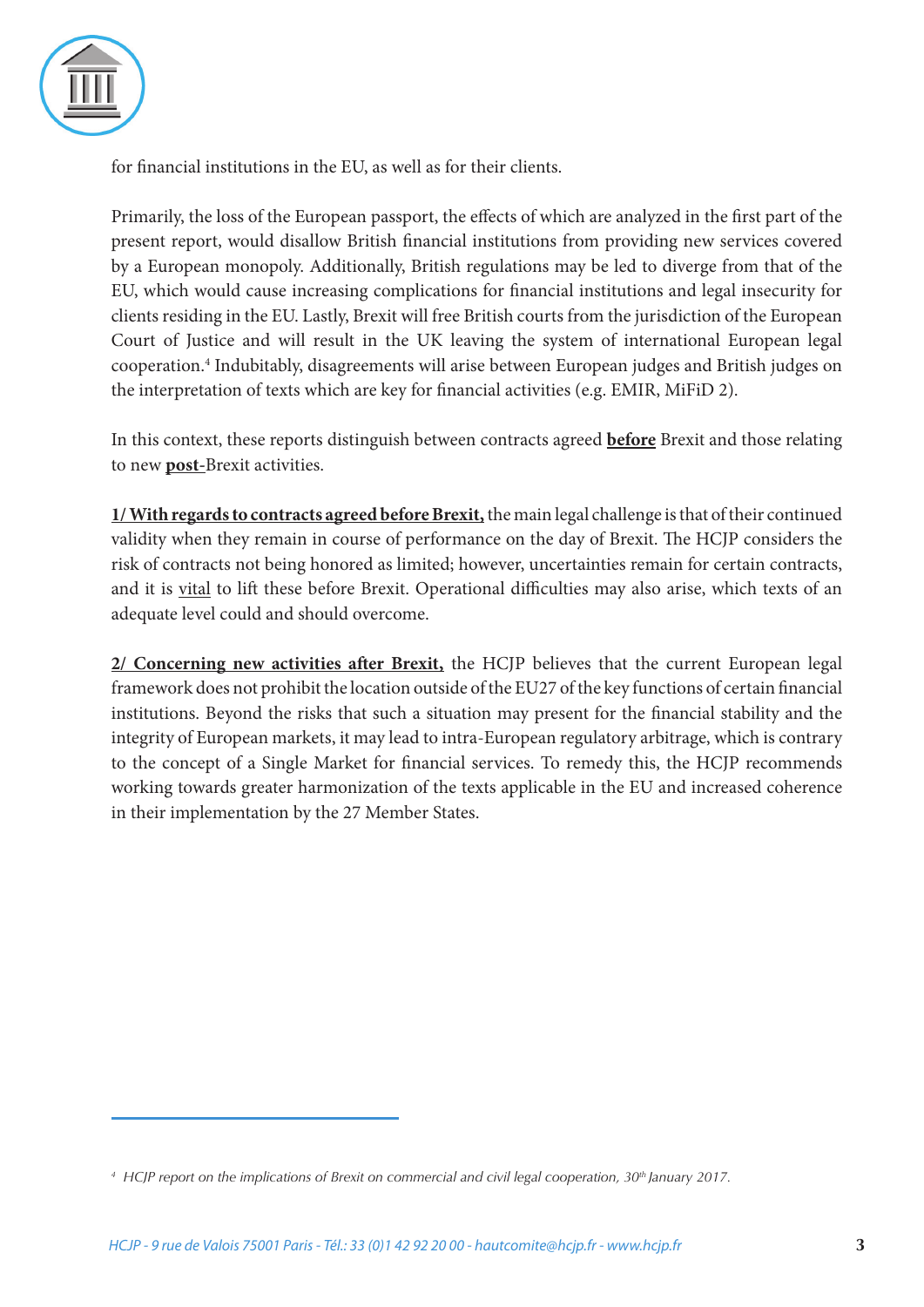

### **TABLE OF CONTENTS**

| 1 - Most ongoing contracts could continue to be performed after a 'hard' Brexit. Some difficulties                                                                    |
|-----------------------------------------------------------------------------------------------------------------------------------------------------------------------|
| 1.1 - The immediate consequences of a 'hard' Brexit: the loss of passports by                                                                                         |
|                                                                                                                                                                       |
| 1.3 - Legal uncertainties would primarily arise for two categories of contracts,<br>requiring as a matter of priority contract transfers before Brexit7               |
| 1.4 - The transfer of certain categories of contracts to the EU27 could give rise<br>to operational difficulties; the adoption of new texts could contribute to their |
| 2 - For future activities, greater harmonization of European texts is deemed indispensable to                                                                         |
|                                                                                                                                                                       |
|                                                                                                                                                                       |
|                                                                                                                                                                       |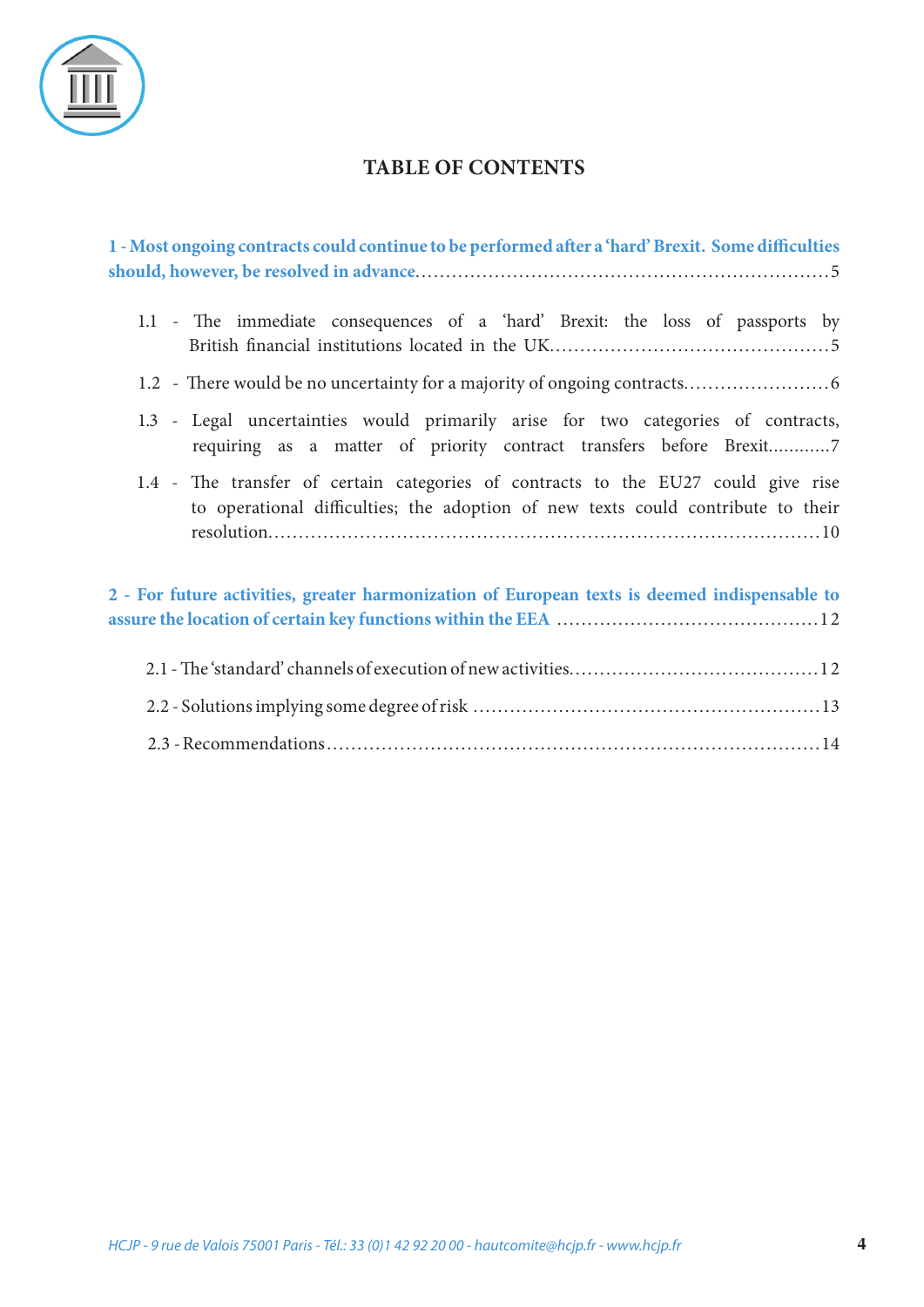

# **1 - Most ongoing contracts could continue to be performed after a 'hard' Brexit. Some difficulties should, however, be resolved in advance**

The work of the HCJP covers the legal impact of the loss of the European passport on ongoing contracts agreed by financial institutions located in the UK (legal entities subject to British law and branches of European companies located in the UK, hereafter referred to as 'British financial institutions') and persons located in France. Contracts agreed by European financial institutions (excluding British financial institutions) and clients or persons residing in the UK were not examined, as they are subject to British law.

### **1.1 - The immediate consequences of a 'hard' Brexit: loss of passports by British financial institutions located in the UK**

From the moment of Brexit, financial institutions under British law will become 'third country entities'. Consequently, these entities will lose their 'European passport'. More precisely, these entities will no longer benefit from the mutual recognition of authorization set out by different sectorial texts which allow for a financial institution authorized in an EU or EEA Member State to exercise its activities on the territory of another, or several other, Member States, whether that be as per freedom of services or freedom of establishment, subject to a simple notification from the home authority to the relevant host authority.

British players intending to provide new banking, financial or insurance services on EU territory will therefore have two options. The first consists of applying for the benefit of the equivalence or mutual recognition regimes applicable to third countries, to the extent allowed by these regimes and in compliance with their requirements. The second, and more durable option, consists of transferring part of the activity previously carried out from the UK to an entity located within the EU, and therefore regulated by European law, using, subject to the relevant applicable conditions, delegation or outsourcing mechanisms allowing for certain functions to remain in the UK.

As concerns ongoing situations, no European text specifies the legal consequences of a loss of the European passport on contracts validly agreed before this loss. The loss of the passports for British financial institutions is therefore an unprecedented situation, the consequences of which the work of the HCJP has attempted to highlight.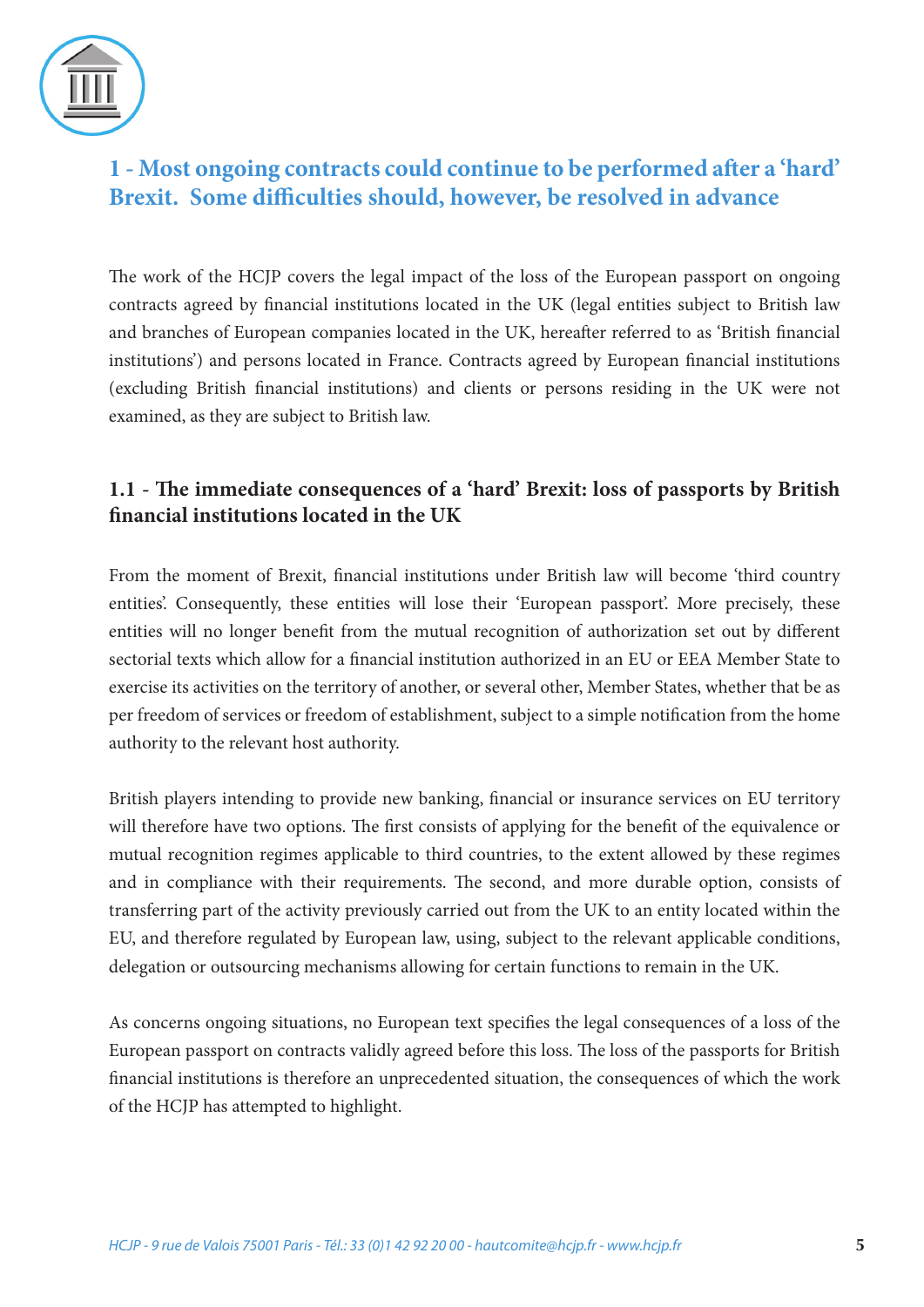

### **1.2 - There would be no uncertainty for most ongoing contracts:**

The HCJP working groups first considered that a loss of the passports would not, according to French law, result in the *ab initio* voiding of the contracts validly established before Brexit.

The sensitive subject is that of the effect of Brexit on the execution of ongoing contracts, whether they be instant contracts, whose effects have not been fully released before the day of Brexit, or contracts of successive performance. In fact, two questions need to be considered. The first relates to the fate of the contract: is the loss of the passport in itself a reason for the contract to lapse, be cancelled or terminated? The second concerns the activity of the service provider: can the service provider continue to honor the contract, or would the continued execution of the contract expose the service provider to penal sanctions for violation of the monopoly reserved to authorized financial professionals?

It appears certain that post-Brexit the loss of the European passports will bar financial institutions from renewing contracts before their expiry and from modifying essential contractual obligations for one of the parties agreed before Brexit, as this implies the provision of a new service. For example, in the field of insurance, this restriction could cover new engagements such as the addition of new guarantees to those which had been agreed before Brexit, or a raise in prices, or any other modification resulting in the increase of the insurer's liability.

This having been said, the continuity of contracts agreed before Brexit by British institutions located in the UK, with French clients in the EU, will not be under threat, as these contracts do not imply the provision of new services after Brexit.

**In the field of banking,** because the essential obligation will most often be fulfilled at the moment of their agreement, most banking contracts agreed before Brexit will be able to be validly executed after a 'hard' Brexit, despite the change of regulatory status of the relevant British entity. This is the case, in particular as regards financing activities, of revolving credit contracts, so-called 'committed' contracts - as they may be validated by signature - documentary credit contracts (including contracts whereby the line of credit provides for an issuing obligation post-Brexit) agreed before Brexit. However, syndicated loan agreements, which include prerequisite conditions which will not all be satisfied at the moment of Brexit, or uncommitted facilities will not be unable to continue post-Brexit. Similarly, if certain life cycle events which are included in a contract agreed before Brexit and which are considered as a service provision - such as a modification of the maturity or the amount of financing or the addition of a new French borrower - occur post-Brexit, the contract cannot continue.

**As concerns investment services,** the same line of reasoning applies. The loss of the European passports will have little impact on contracts ongoing at the moment of Brexit between a British entity losing its European passport and a French client, except in certain specific cases.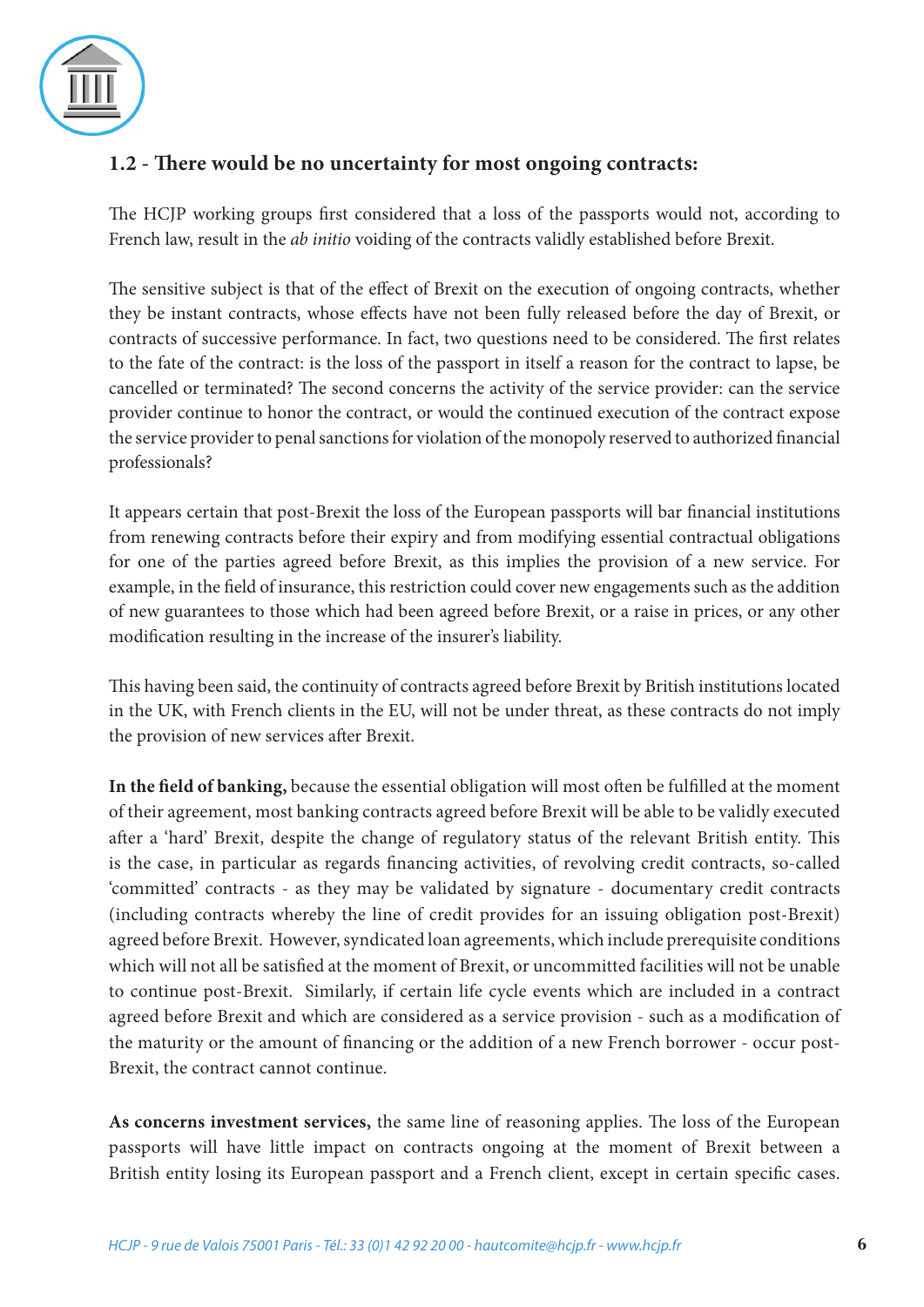

For instance, in case of a post Brexit modification initiated by a British financial institution of an essential obligation to a market transaction (derivative, securities loans or repurchase agreements transactions) agreed before Brexit, this transaction should not be able to continue.5

**With regards to asset management,** Brexit will not call into question the holding of units or shares of British UCITS or of AIFs by EU investors. In the same way, capital calls made by a British asset management company post-Brexit on behalf a British AIF for units or shares not yet entirely paid up on the day of Brexit will not be considered as new distribution activities, and will therefore remain legally valid.

This line of reasoning also applies to **insurance contracts**. At the end of their term, the tacit renewal of these contracts with British entities will be legally impossible. At that time, it will be the responsibility of insurers, under the control of both the EU and UK competent authorities, to inform their clients and the responsibility of the insured persons to undertake the necessary steps to establish cover from an EU-authorized entity.

### **1.3 - Legal uncertainties would primarily arise for two categories of contracts, requiring as a matter of priority contract transfers before Brexit**

Three situations whereby legal uncertainty arises have been identified, in the fields of insurance, investment services and asset management.

**In the area of insurance,** a certain number of insurance contracts cover long-term risks, notably in relation to general third-party liability in medical and construction sectors, or short-term liability, in particular in the health sector. The aforementioned analysis, concerning the disallowance of the provision of new services, applies to these contracts; however, there are two contradicting views on the qualification of how these contracts are to be managed after Brexit.

The first relies on the qualification of insurance activity. Supported by the opinion of EIOPA<sup>6</sup> and a notice from the European Commission<sup>7</sup> interpreting the Solvency II directive, this position considers that a British insurer executing its engagements post-Brexit would be engaging in the illegal exercise of insurance activity<sup>8</sup>. This implies that the obligations of British insurers towards their European clients ought to be transferred to authorized entities in Europe.

*<sup>5</sup> See paragraph 1.4 below on difficulties.*

*<sup>6</sup> Opinion on services continuity in insurance in light of the withdrawal of the UK from EU, 21st December 2017.*

*<sup>7</sup> Notice to stakeholders, Withdrawal of the United Kingdom and EU rules in the field of Insurance/Reinsurance, 8th February 2018.*

<sup>&</sup>lt;sup>8</sup> Article L. 310-27 of the French insurance code: 'Practicing on French territory one of the operations mentioned in the 1st, *2nd and 3rd sections of article L.310-1 without conforming to the requirements of articles L.310-2 and L.310-6 is punishable by a prison sentence of 3 years and a fine of €75,000'.*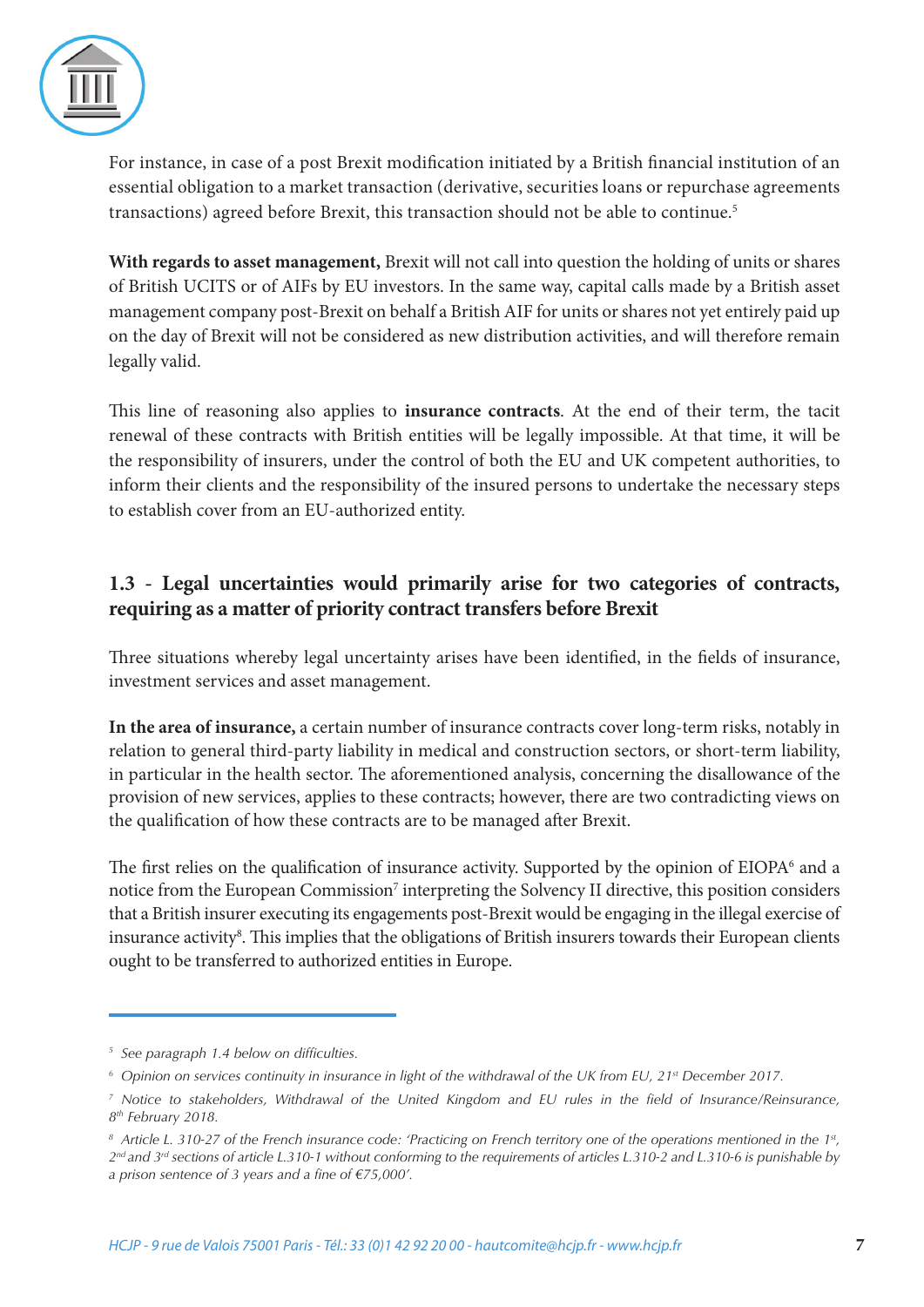

The second analysis considers that the management of an insurance contract does not consist of taking on new engagements, but solely of managing the consequences of an already established engagement<sup>9</sup>. As a result, a British insurer executing its obligations subsequent to a contract established before Brexit, notably by ensuring the payment of damages, would not violate any provisions, and the transfer of portfolios to the EU would not be necessary. The Luxembourg regulator supports this interpretation.

The coexistence of competing theories constitutes in itself a source of insecurity and a British insurer might consider it preferable to transfer its portfolios to entities authorized in the EU, particularly considering the opinion expressed by EIOPA. It is however important that the relevant authorities quell this uncertainty before a possible 'hard' Brexit.

A solution could consist of treating the loss of the European passport by British insurers in the same way as the lapsing of authorization for French insurers, whereby ongoing contracts are allowed to run their course until the agreed term, in the context of "extinctive management", in order to avoid any legal risks for the parties. The acknowledgment of the loss of the European passport by the national competent authorities would thus imply the supervision of the entities concerned by the French Prudential Supervision and Resolution Authority (ACPR) for the liquidation of the obligations of the contracts agreed through the passport, in particular for the implementation of a programmed liquidation of the engagements. The constraint on British insurers to subject themselves to such supervision and to implement such a programme ought to be exercised by the French competent authorities, in collaboration with the relevant British authority.

**In the area of investment services,** in relation to market transactions (on derivatives, securities lending or borrowing or repurchases), financial institutions agree in the first instance with counterparts (financial or non-financial institutions) framework agreements<sup>10</sup> drawn up by professional associations (in particular American, English or French, such as the ISDA, ICMA, ISLA or FBF) which preside over the general obligations of the parties.

These parties then execute transactions under these framework agreements. The conclusion of each transaction in accordance with a master agreement is materialized through a 'confirmation'11 containing the specific characteristics of the transaction.

*<sup>9</sup> Article L. 310-1 of the French Insurance code effectively states that 'The control of the state is exercised in the interests of the insured, subscribers and beneficiaries of insurance and capitalization contracts. Those subject to control: 1 the entities which contract their obligations in the form of direct insurance, the execution of which depends on the duration of the human life, engage in paying capital in cases of marriage or childbirth, requiring savings for the purposes of capitalization and as such contract determined obligations.*

*<sup>10</sup> The 'Terms' to a certain extent.*

*<sup>11</sup> The 'Conditions' to a certain extent.*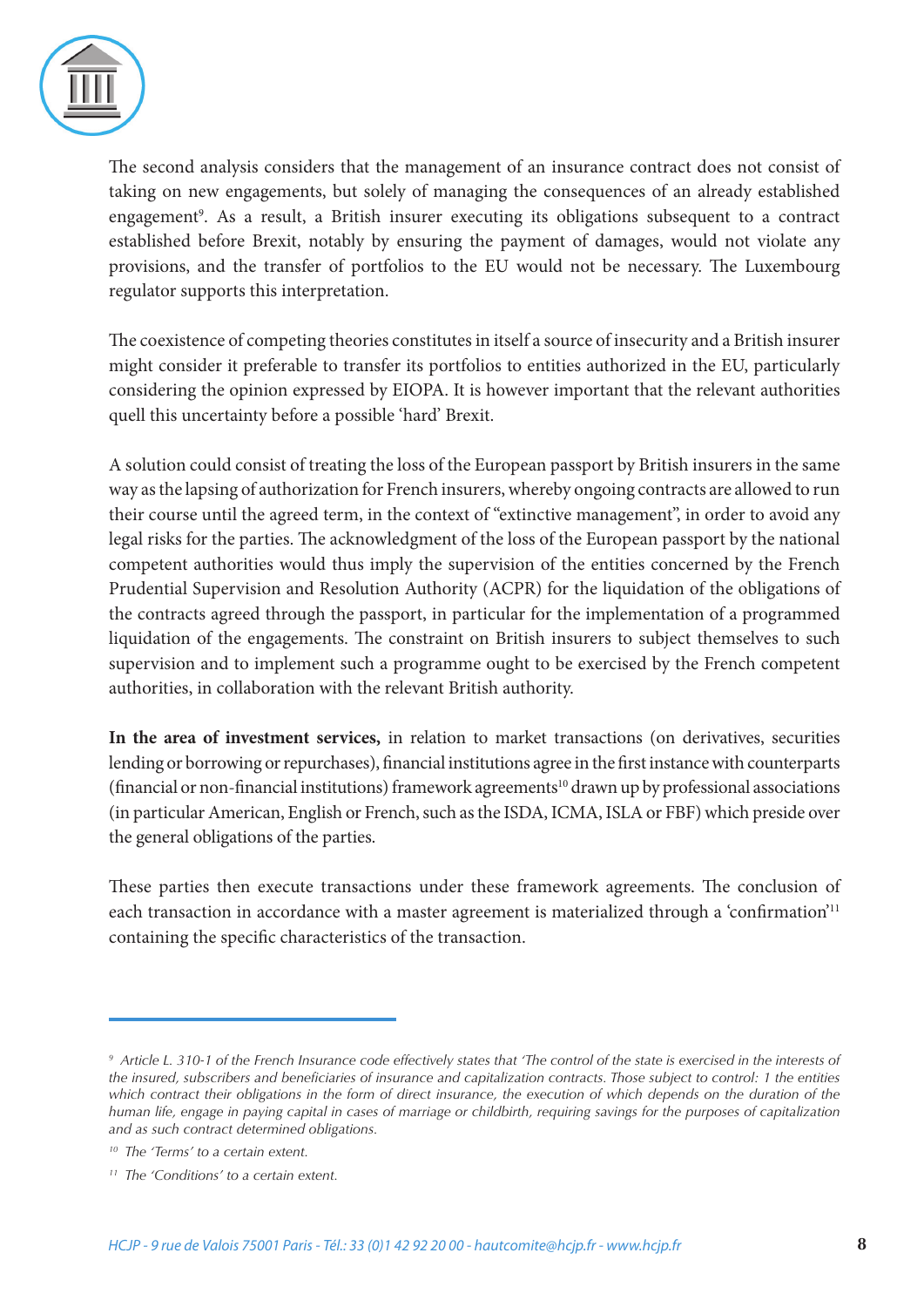

A market transaction concluded before Brexit between a British financial institution and a person located in France could be legitimately executed after Brexit, unless the British institution takes the initiative to modify an obligation essential to this transaction, such as the modification of its nominal or notional amount, the modification of the expiry date (in particular in the context of a 'roll' or 'rollover') and more generally any modification which may be considered as a novation to the transaction. According to the analyses of the aforementioned professional associations, a British institution should be authorized in order to be allowed to make such modifications.

For the purposes of avoiding uncertainty and therefore legal insecurity, it is therefore necessary to clarify in an exhaustive manner which modifications constitute essential obligations for the parties.

**Portfolio management,** defined as 'managing portfolios in accordance with mandates given by clients on a discretionary client-by-client basis where such portfolios include one or more financial instruments'12 is an investment service whose provision operates on a continual basis throughout the duration of the mandate, as it implies making recurring decisions to purchase or sell financial instruments throughout the duration of the mandate. Post Brexit, a British entity acting as an agent would find itself to be in violation of the monopoly of investment services providers and would no longer be in a position to legally continue the provision of such service. Here again, a transfer of contracts in advance of Brexit appears to be the most secure solution.

It appears essential that competent authorities plan ahead, before a 'hard' Brexit, the implementation of a regime similar to that applicable to the withdrawal of authorization, which would lead, under French law, to the setting up of a period of extinctive management devoid of legal risks, during which service providers would only carry out the operations strictly necessary to honor the obligations of the contract (article L.532-6 and 10 of the Monetary and Financial Code) in order to settle existing obligations in the best interests of the client-investors established in the EU in the following situations $13$ :

- a British asset manager which, as a result of Brexit, loses the benefits of the management passport allowing it to manage a UCITS or AIF in the EU;

- an AIF or UCITS feeder in the EU invests in a British AIF or UCITS master; and

- a management mandate agreed between a British manager and an EU client and which is intended to continue beyond Brexit.

*<sup>12</sup> Article 4(1)(8) of the Directive 2014/65/EU of the European Parliament and of the Council of 15 May 2014 on markets in financial instruments and amending Directive 2002/92/EC and Directive 2011/61/EU.* 

*<sup>13</sup> Such a period of extinctive management might also be organized for investment advice contracts when the advice continue after Brexit.*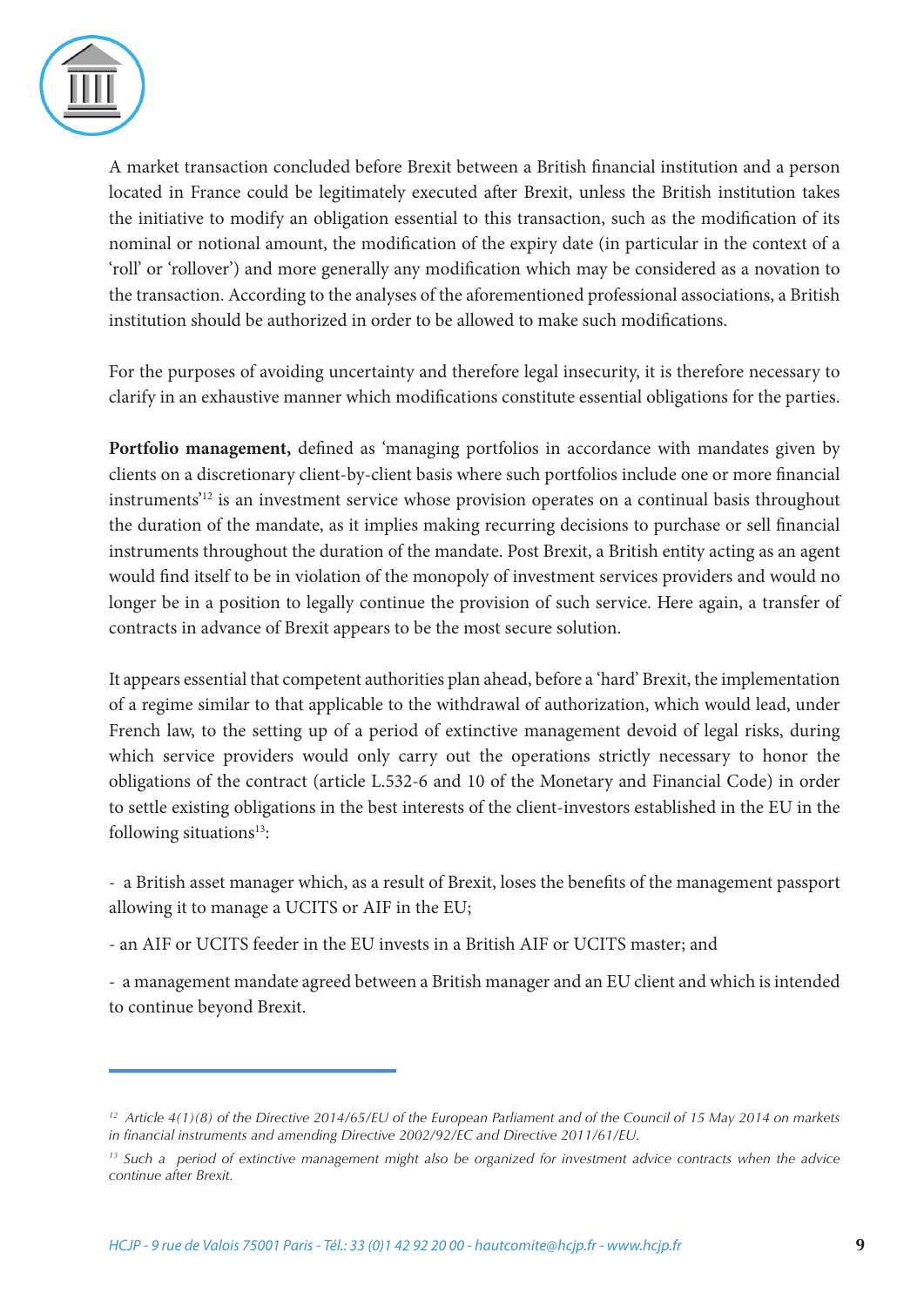

### **1.4 -The transfer of certain categories of contracts to the EU27 could give rise to operational difficulties; the adoption of new texts could contribute to their resolution.**

The issue here relates to measures allowing British financial institutions to relocate their activities in the EU and facilitating the transfer of their activities in the EU to an entity (part of the institution's group) set up beforehand in the EU (subsidiary or branch of a third country) (hereafter referred to as an 'Entity').

It is worth remembering that the transfer of contracts to an Entity is a solution already available under current laws. However, there is no unified European regime when it comes to the handover of contracts (not mentioning issues relating to the taxation of such transfers) and the applicable mechanisms under domestic law are often unwieldy.

The transfer of contracts may be achieved via national contractual mechanisms, such as the transfer or novation of contracts. These modifications must include, at least<sup>14</sup>, a change of contracting party and must necessarily take the form of a tripartite contract, including the British transferor, the transferee located in the EU27 (the Entity) and the client. The agreement of the three parties to the contract transfer or novation must be reached for the transfer to be valid. Clients must also be informed of this transfer.

Yet, there are on average more than 7 contracts<sup>15</sup> to document the relationship between a client and an institution established in the EU. Recent examples of repapering in the context of simple regulatory modifications (MiFID2 in particular) demonstrate the operational burden implied by this type of exercise, not only for the institutions, but also for their clients.

In the absence of provisions to facilitate the transfer of some of these contracts, in particular market transactions, clients located in the EU could suffer from situations whereby the continuity of the relationship with the British financial institution, via the intermediary of its Entity, cannot be ensured.

Therefore, as concerns **'market' contracts and transactions**, measures could be taken to facilitate the transfer of activities to the new Entities.

*<sup>14</sup> The adaptation of contract law and the relevant jurisdiction ought to be considered also.*

*<sup>15</sup> Contracts relating to the provision of services and market framework agreement confused.*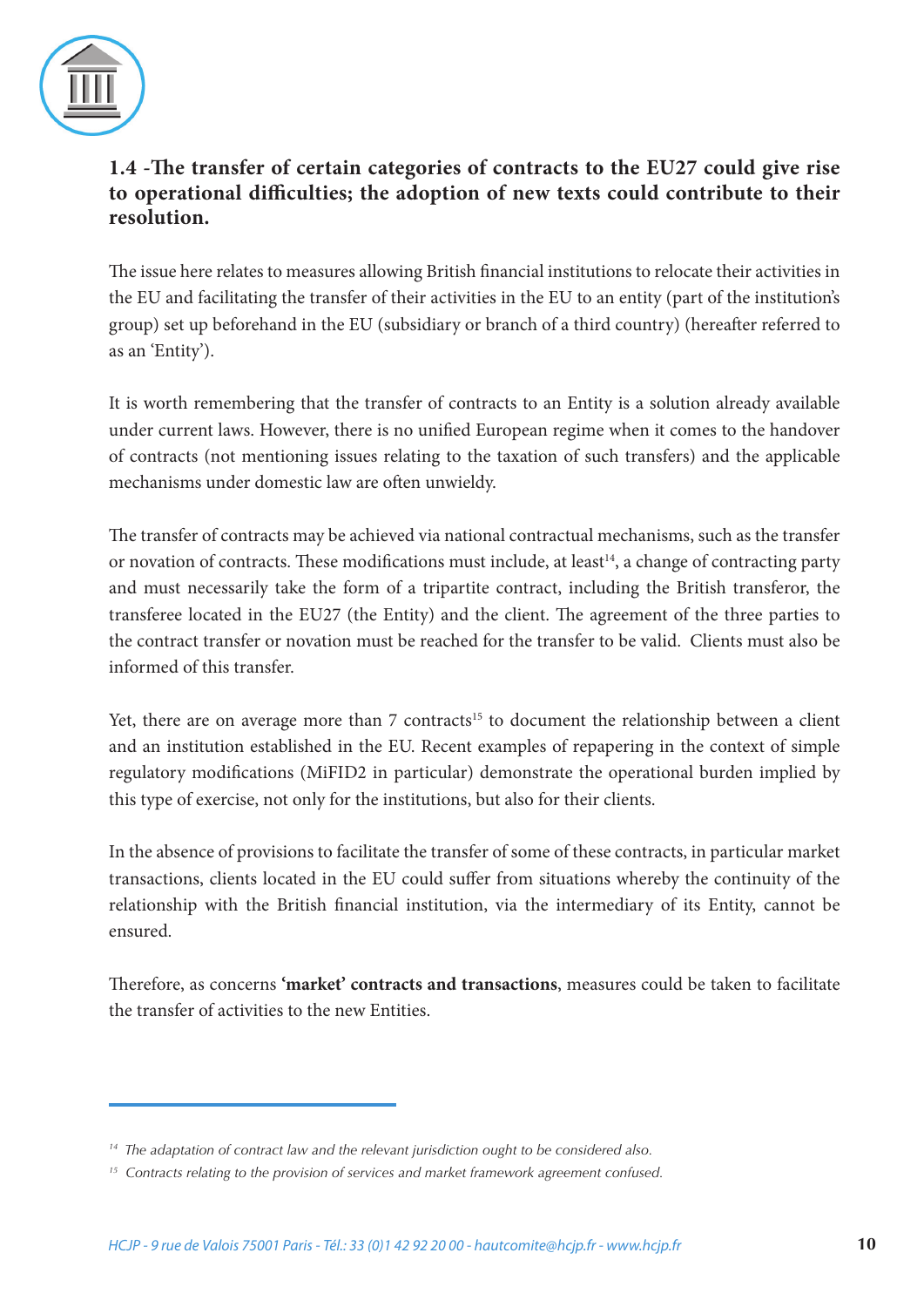

For market master agreements<sup>16</sup>, the conclusion of a new master agreement will have to be facilitated (the '**New Master Agreement**') between the Entity and a person located in the EU, the latter having already agreed a master agreement (concerning the same transactions) with a British financial institution which is the parent of the Entity.

In practice, this will involve replicating the terms of the existing master agreement (agreed between the British institution and an entity or person located in the EU) in a New Master Agreement.

It is therefore recommended that a European text sets out simplified and structured methods for Entities to set up New Master Agreements, including sufficient information of the clients concerned by the agreement. It would therefore be appropriate to set down simplified means for a client to consent to this New Master Agreement. This mechanism would thus allow for the replication of Master Agreements agreed between British financial institutions and persons located in the EU, for the benefit of Entities established in the EU.

It is noteworthy that, in this case, the master agreements and transactions concluded before Brexit between British financial institutions and entities located in the EU will continue to apply after Brexit. Questions remain as to the fate of ongoing transactions agreed under these master agreements.

**For ongoing market transactions,** after Brexit, it will be necessary to facilitate the transfer of a derivative products operation (agreed before Brexit and before the application of EMIR, between a British financial institution and a person located in the EU) to an Entity (of this institution) situated in the EU. The change of one of the parties to a derivative products operation could trigger the application of compensation or collateralization for transactions which were not subject to it, as they were agreed before these obligations came into effect. Indeed, the change of counterpart to a derivative products operation is seen by ESMA<sup>17</sup> as a novation, and the transaction is therefore considered as a new transaction for which these obligations are applicable. Due to this 'novation' 18, the institution would also be subject to obligations imposed by the MiFID2 directive, notably the requirement for pre-negotiation transparency. A European text could usefully exclude transactions affected by the application of these obligations under certain conditions.

*<sup>16</sup> It is necessary to observe that operators established in the EU and operating in the UK in the form of branches will not impact each other in this transfer difficulty, as the framework agreements agreed by branches will be considered to have been agreed with the European entity.*

*<sup>17</sup> ESMA, Q&A EMIR OTC Question 20.*

*<sup>18</sup> The notion of 'novation' ought to be clarified (see 1.3 above, under 'In the area of investment services' - the request for clarity of 'which modifications constitute the essential obligations of the parties').*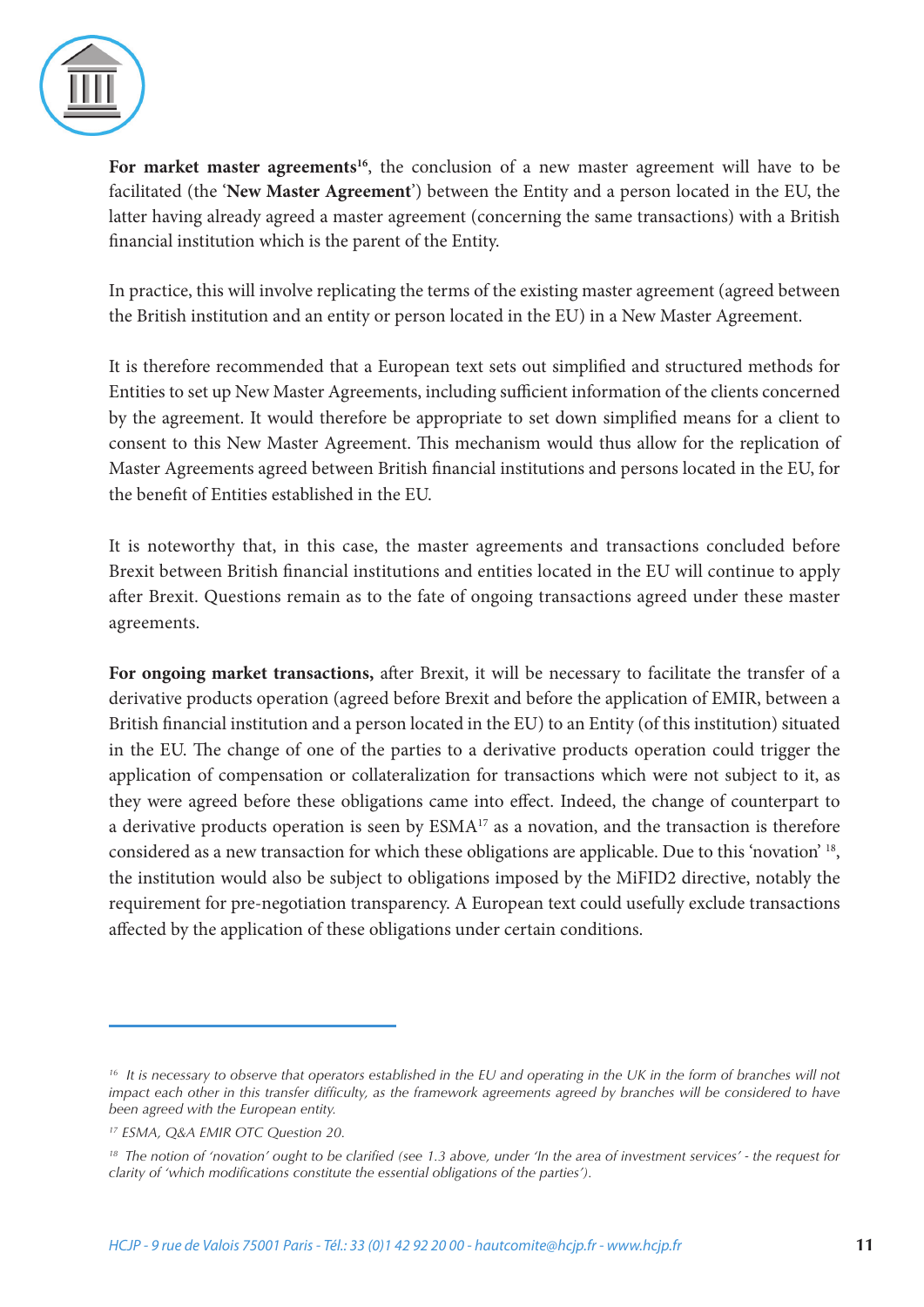

# **2 - For future activities, broader harmonization of European texts appears indispensable to ensure the location of certain key functions within the EEA**

### **2.1 - The 'standard' channels of execution of new activities**

Current European texts offer two options allowing a third country entity to access European clients and markets:

### **2.1.1 - The creation of an authorized legal entity**

Establishing entities in the EEA will still be possible, in the form of subsidiaries subject to national law or in the form of a European Company (EC). One of the advantages of the latter corporate structure is that it is not attached to the Member State in which it is headquartered. The headquarters can thus be easily transferred within the EU without being hindered by a nationality change or a wind up. It would therefore be possible for a British entity to change its structure to EC in the UK before Brexit, and then transfer its headquarters to the EU. Regardless of the legal structure adopted, these new legal entities ought to be authorized in compliance with the conditions provided in European texts transposed into the legislations of EEA States.

The authorization of a subsidiary in the EU will therefore provide the third country entity with the benefits of the European passport in the other EU Member States.

### **2.1.2 - The system of equivalence and its risks**

Certain European texts<sup>19</sup> provide for mechanisms which allow a third country entity to serve European clients, either by setting up a branch, or directly, that is, without the obligation to set up a branch, provided that the third country regime is recognized as equivalent to the sectorial regulatory requirements of the MiFID2, MiFIR and the AIFM Directive.

These mechanisms of equivalence will not be applicable until the UK becomes a third country, that is, after Brexit. In addition, they only give access to European clients that are professional clients. Finally, the current texts do not provide for any periodic reexamination of the conditions for equivalence. Yet, it seems quite likely that the British regime will be led to diverge from the European regime in the coming years. Particular attention should therefore be paid to the assessment of the continuation of equivalence and the creation of an appropriate regime covering its withdrawal.

*<sup>19</sup> AIFM Directive, MiFID 2 Directive and MiFIR regulation.*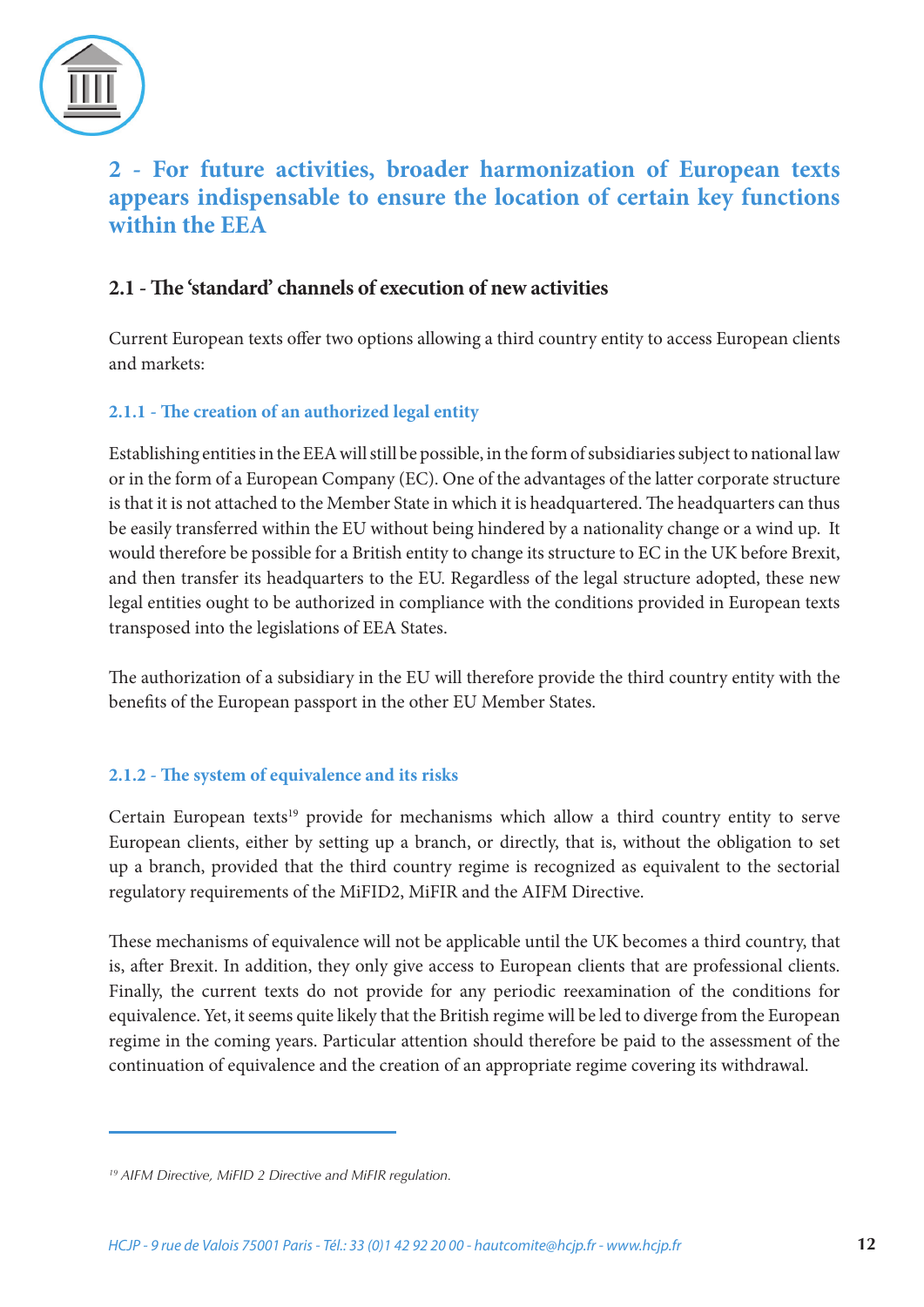

### **2.2 - Solutions implying some degree of risk**

Substantive European law contains exemption clauses for the regimes discussed above and which do not prohibit a third country entity from accessing European clients even though they have no physical presence in the EU (that is, in the form of a subsidiary or branch) or the equivalence of the regime of the third country is not assessed. The extensive use of these mechanisms could turn out to be against EU interests, allowing for a sort of *status quo* to be maintained, in particular in the case of delegation and reverse solicitation.20

Relevant European texts include mechanisms which allow entities or institutions authorized in the EU to delegate or outsource certain functions to countries other than that in which they are authorized, including to third countries. This mechanism of delegation could lead to situations whereby delegate entities are mere letter boxes.

Outsourcing could, in this regard, present similar risks of circumvention. Although these mechanisms are regulated by recent notices of ESMA and EIOPA<sup>21</sup>, they deserve to be further defined in some regards and rendered more effective, to ensure that their implementation is harmonized throughout the different Member States. The HCJP also examined the American practice of 'chaperoning' which authorizes the solicitation or performance of financial operations in the US through the intervention of a service provider possessing all the required authorizations. This mechanism only exists for brokers-dealers in the US. It has been discussed by ESMA over the past few months; however, it has not been decided yet to regulate this practice in Europe.

Therefore, by allowing the performance of key functions to be carried out from outside the EU27, these mechanisms raise issues in terms of legality and sovereignty: difficulties for European regulators to fully exercise control, most contracts remaining within the jurisdiction of British law and British courts.

Besides, other mechanisms which are not harmonized at the European level could kindle competition among Member States and encourage a pre-Brexit *status quo*. The absence of harmonization which would naturally encourage British entities to perform forum shopping - that is, operators that intend to set up an authorized entity in the EU would set against each other the national legal and regulatory regimes of different Member States - which would be detrimental to the interests of the EU. The bonus thus granted to the lowest bidder would weaken the solidity of the regimes, in

*<sup>20</sup> Article 42 of the MiFID 2 Directive (transposed into article L. 532-51 of the Monetary and Financial Code) states that a third country entity is not required to have authorization from the Prudential Supervision and Resolution Authority (ACPR) or an EU passport, provided that a client established in France, whether professional or not, initiates on his own initiative, the provision of an investment or associated service.*

*<sup>21</sup> Opinion on supervisory convergence in light of the United Kingdom withdrawing from the European Union, EIOPA, 11th July 2017.*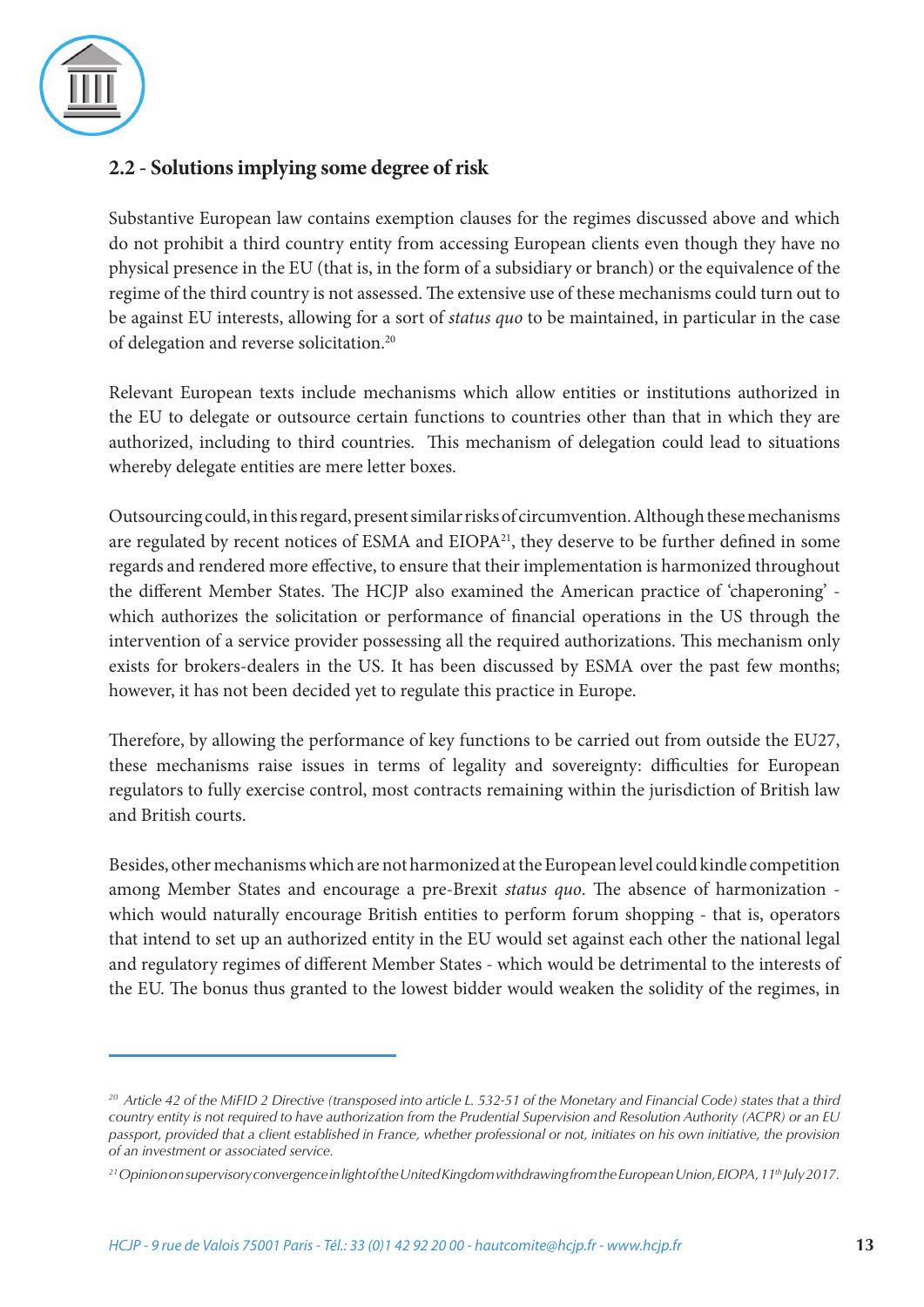

particular prudential regimes, which were put in place in the interests of the insured, investors and other clients of the organizations concerned, as well as of the fairness of competition. Such a forum shopping could in particular happen in the context of MiFIR<sup>22</sup> which includes the possibility for Member States to have their own national regime allowing third country entities to offer investment and associated services to professional clients in their country. Even if the MiFIR Regulation does not grant the European passport to these entities, the multiplication of national regimes could in the end harm the collective interests of the 27 EU Member States. After an overseas exemption was introduced several years ago in the UK, many Member States followed suit and added a similar regime in their national law.

#### **2.3 - Recommandations**

• In order to avoid forum shopping within the EU, better harmonization of the approaches of the national authorities could be achieved through a strengthening of the powers of each of the European Supervisory Authorities<sup>23</sup> (ESAs) regarding the interpretation and implementation of European texts.

• European texts containing a third country regime do not all include the same conditions and implementing measures. This inconsistency among regimes, in particular in the field of asset management, does not allow for a uniform application of the principles. It would be beneficial to harmonize these regimes and make them more robust, in particular with regards to the conditions of equivalence, in order for the most relevant rules to apply to third country players.

• The special case of delegations by an EU entity to a third country entity should be paid particular attention, as it is true that certain European directives currently allow companies in the EU to perform such delegation in all areas of their activity, including 'key functions'. It would be appropriate, therefore, to firstly require that these key functions be located on EU territory, and secondly, determine precisely the means necessary for their execution, to be located in the EU. As for it, the question of reverse solicitation could lead the European authorities to rapidly take a stance to avoid abuse, like ESMA was able to do for investment services.<sup>24</sup>

*<sup>22</sup> Article 46(4) of the MiFIR Regulation.*

*<sup>23</sup> ESMA, EBA, EIOPA.*

*<sup>24</sup> See Q&A ESMA Investor protection in the version issued ofn12th July 2018 (ESMA 35-43, pages 95 to 98).*